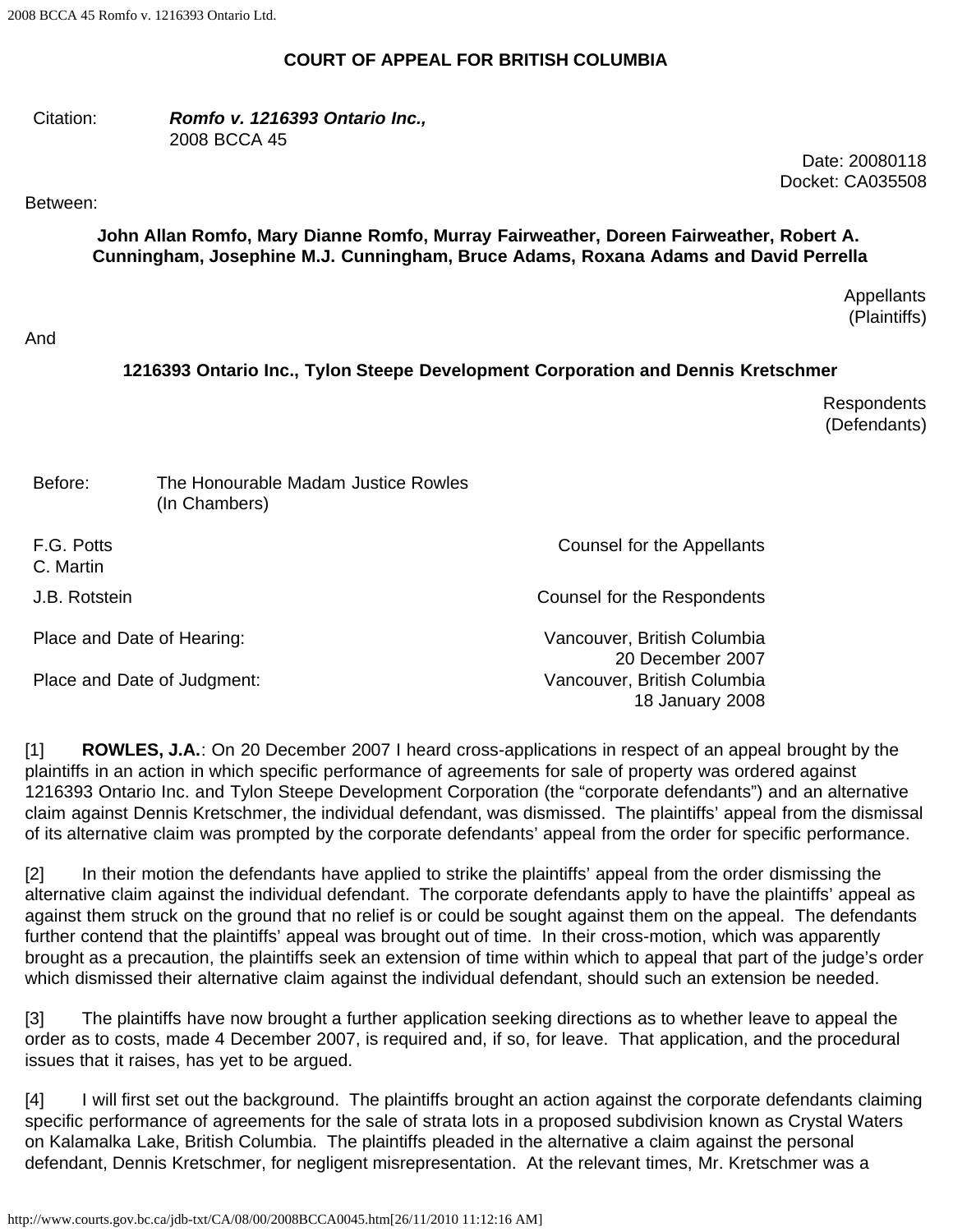director of Tylon Steepe Development Corporation and an agent for 1216393 Ontario Inc. in the marketing, developing and selling of the Crystal Waters strata lots.

[5] In reasons dated 14 September 2007, which may be found at 2007 BCSC 1375, the trial judge granted specific performance of the sale contracts as against the corporate defendants.

[6] It was the plaintiffs' position at trial that the claim against Mr. Kretschmer was a claim in the alternative, that is, if no liability attached to the corporate defendants, the plaintiffs would pursue their misrepresentation claim against the individual defendant. As appears from the following paragraphs in his reasons for judgment of 14 September 2007, the trial judge did not determine at that time the issue of the liability of the individual defendant for misrepresentation, leaving it to counsel to come back before him to argue that claim:

# **XII. PERSONAL LIABILITY OF MR. KRETSCHMER**

[339] This was another point which was plead but not argued. I do not propose to make any ruling on this. If counsel wish to address this they may make appropriate arrangements. If not the claim will be dismissed.

# **XIII. CONCLUSION**

[340] All of the plaintiffs are entitled to specific performance. [341] The parties may make arrangements to argue the issue of damages or personal liability of Mr. Kretschmer. In the absence of that, the claim against Mr. Kretschmer personally is dismissed and there shall be no order for damages.

[7] On 11 October 2007, the parties appeared before the trial judge to settle the terms of the order and to argue costs.

[8] On 12 October 2007, the corporate defendants delivered their notices of appeal from the judgment ordering specific performance. Four notices of appeal were filed, one for each group of plaintiffs referred to in the judgment.

[9] On 17 October 2007, the parties again appeared before the trial judge to make further submissions respecting the trial order. During the hearing, the defendants took the position that the trial date on the order should be 14 September 2007. As may be seen from the transcript extract reproduced below, the trial judge did not agree.

THE COURT: What paragraph? I'm not clear where you are. That's all I -

MR. ROTSTEIN: First page of the order.

THE COURT: Yes.

MR. ROTSTEIN: Right above the words "this court further orders and declares that."

THE COURT: Yes. Yes.

MR. ROTSTELN: Okay. The difficulty, My Lord, is this is just not correct. Because what -

THE COURT: What is not correct?

MR. ROTSTEIN: I'm coming to it. First the date of the order reflects the 17th of October, 2007. What it really should be is the date of the order should be the date of judgment, not today. The date of judgment was the 14th of September. It says later on here.

-- and further submissions made by the parties on October 11th and October 17th.

Well, My Lord, we came before you on a notice of motion, not part of the trial. The notice of motion brought us before you. That was my friend's choice and that's how we're before you today and we were before you on the 11th. That changes how the order should read. The notice --

THE COURT: Does it matter?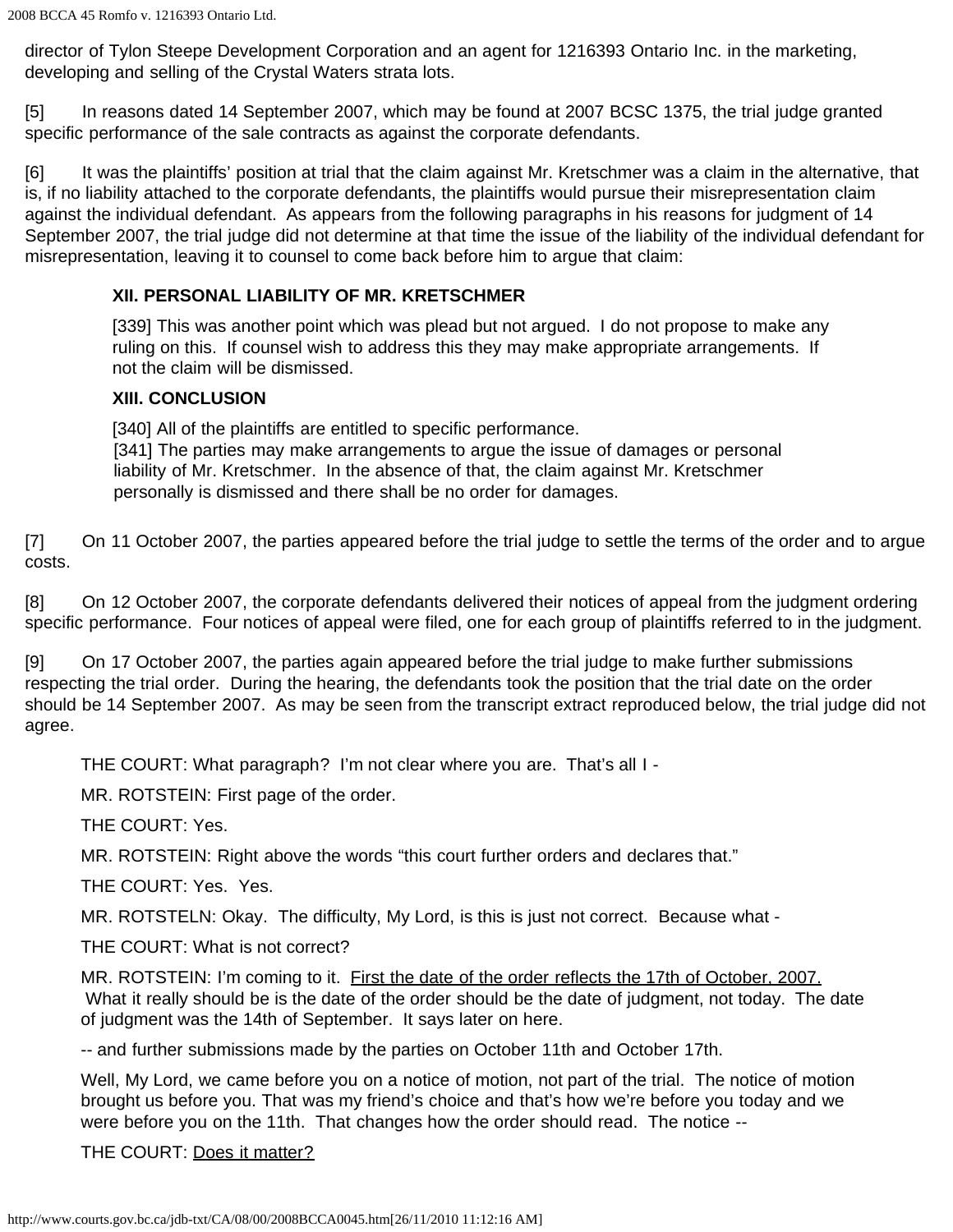MR. ROTSTEIN: Yes, it does, My Lord. It has to do with limitation times. It has to do with many issues including costs. Because if this is still part of a trial, that would be one thing. If this is an interlocutory application, which is the way it was brought, it's a different one. Different issue. Different costs. So I say the date of the order should be the 14th of September.

THE COURT: I'm just pausing there. I honestly am trying to remember what the practice is. just can't recall.

MR. ROTSTEIN: Yes, what I'm trying to say, My Lord, this isn't part of the trial, because we came before you on notice of motion.

THE COURT: Well, no, I'm not so sure about that. Because if you look at my reasons for judgment, I say that I leave certain things open.

MR. ROTSTEIN: Yes, My Lord.

THE COURT: Apart from costs, even apart from costs, and I say all parties can come back in front of me for a number of different things.

MR. ROTSTEIN: Then there was no purpose for the notice of motion.

THE COURT: Well, that might be the case. That might be the case. But notices of motion are aside from giving you notice as to what they're going to argue. I guess it could have been done in a letter. But I don't know that that should make a difference.

MR. ROTSTEIN: Well, My Lord, all I know is that the procedure used was on an application.

THE COURT: Because, for example, I left it open. I even left it open to hear further final argument on points that had not been addressed.

MR. ROTSTEIN: Yeah.

THE COURT: For example, the personal liability of Mr. Kretschmer, because Mr. Potts — because in his argument he says, well, you don't have to address this if you find in favour of the company or against the company, and I didn't want to preclude anything without giving the opportunity for argument.

MR. ROTSTEIN: Yes. Well —

THE COURT: So …

MR. ROTSTEIN: Even so, My Lord, it still should be — the date of the order shouldn't be the 17th of October. It's the 14th of September and then - and further submissions on whichever dates. If Your Lordship believes that this is part of trial, that would be appropriate. But if this is not part of trial, then different things flow from it. I then turn — and what I say, My Lord, is the date on the order should be the 14th of September and further submissions on other dates. That should be up there, not down here.

THE COURT**:** Well, I've got to say that my reaction is that this is part of a trial for the reasons that I gave you. I mean, subject to some authority being given to me that says I should hold otherwise.

…

THE COURT: All right. Well, here's my thinking. I don't think -- I think -- I don't have to hear from, Mr. Potts, with respect to the date of the order. I think the date of the order should be today because of the fact that I said I wanted to hear from counsel on a number of matters and this is still part of the trial because of that. So the date of the order should be today.

[Emphasis added.]

[10] The formal order shows the date of judgment as 17 October 2007. The order provides for specific performance of the agreements for sale and dismisses the plaintiffs' claim against Mr. Kretschmer.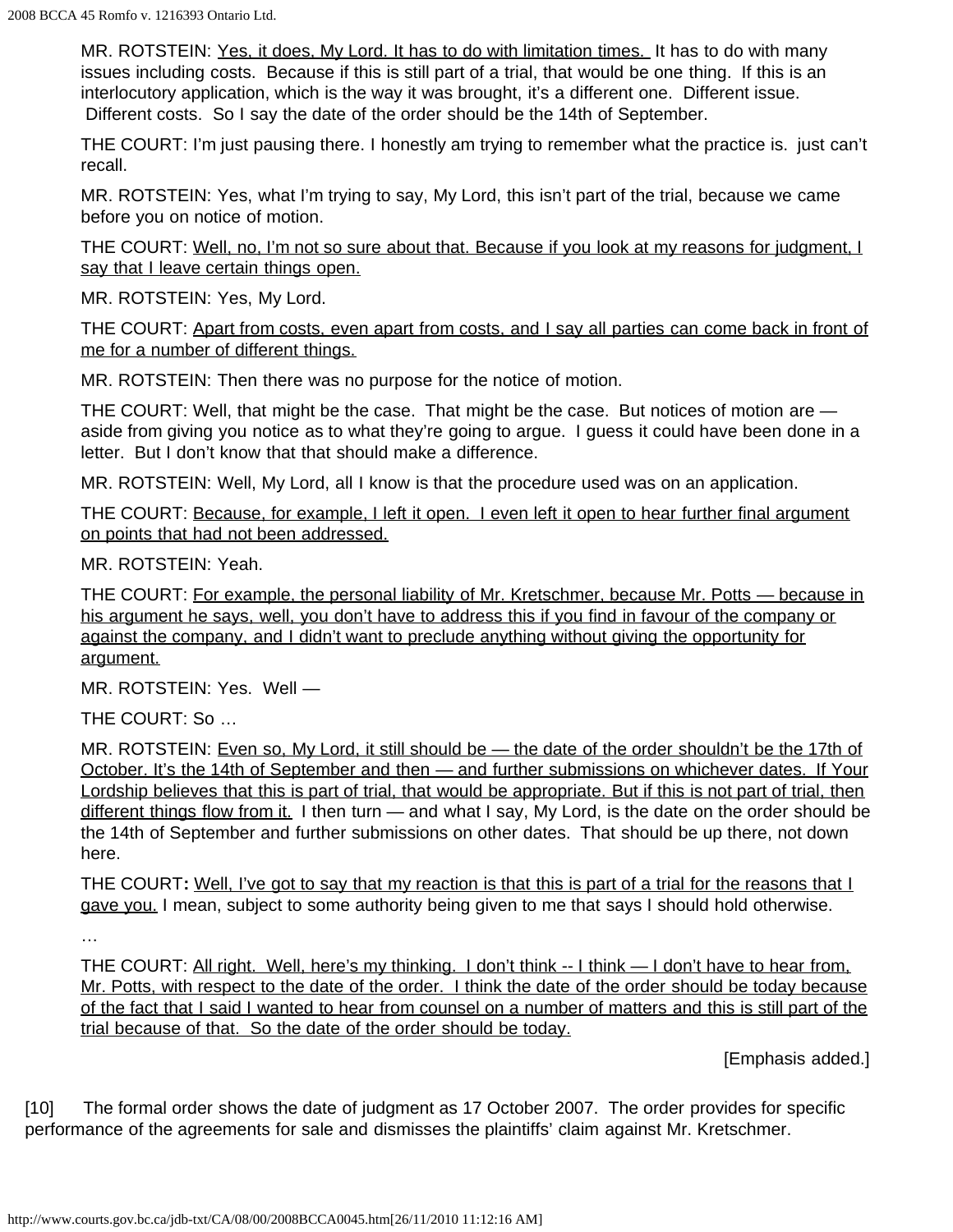[11] On 22 October 2007, the parties filed appeals in which both the corporate defendants and the individual defendant were shown as parties. The relief sought includes the following:

> [...] the Court of Appeal will be moved at the hearing of this appeal for an order that if the Defendants, 1216393 Ontario Inc. and Tylon Steepe Development Corporation, are successful in their appeals, the matter be remitted back to the Honourable Mr. Justice Myers to assess the liability of Mr. Dennis Kretschmer which was not pursued by the Plaintiffs once the corporate defendants were found liable.

[12] On 8 November 2007, the parties again came before the trial judge on the issue of costs. During submissions, counsel for the defendants asserted that the plaintiffs had abandoned the claim against the personal defendant. However, counsel for the plaintiffs made submissions to clarify his clients' position, as may be seen from the following extract from the transcript:

> MR. POTTS [counsel for the plaintiffs]: My friend said the plaintiff abandoned the claim against Mr. Kretschmer. The claim was not abandoned at all. It was an alternative claim made in circumstances where if the claim has --

THE COURT: No, I say -- I recall that. I think you said, you put it to me in trial -- put it to him, you said to me in trial that it would be unnecessary for me --

MR. POTTS: Yes.

THE COURT: -- to make a finding with respect to Mr. Kretschmer's liability unless, and I can't remember the specific alternative --

MR. POTTS: Well, because the way –

THE COURT: -- and that's why I left it open. I didn't want to preclude anything on that.

MR. POTTS: Yes. They [*sic*] way it was pled, My Lord, was Mr. Kretschmer made certain representations which we said were binding on the corporate defendants. If for some reasons the court had ruled, well, he made the misrepresentations but the corporate defendants aren't bound, then there's the claim as against Mr. Kretschmer, and the submission that was made --

THE COURT: Right.

MR. POTTS: -- to you is that if you accepted the argument on specific performance, then there was no need to deal with Mr. Kretschmer, but that's hardly --

THE COURT: That's right.

MR. POTTS: -- abandoned, and in fact, there's been an appeal filed of the dismissal against Mr. Kretschmer for exactly the same reason: to keep it open in the event that the court determines that for some reason the corporate defendants aren't liable, and I might point out you did find that Mr. Kretschmer made the misrepresentations or made the representations that the plaintiffs alleged that he had made, and so if the claim against the corporate defendants on appeal doesn't survive, the claim against Mr. Kretschmer is still here, and that's hardly abandoned.

THE COURT: But I -- of course, I didn't dismiss the claim against him. If left it open for you to come back and argue, or I said unless -- unless counsel want to press the point.

MR. POTTS: You -- you left it open to be dealt with, and it was dealt with in the order when we came back before you.

THE COURT: All right.

MR. POTTS: So it's been dismissed.

THE COURT: All right.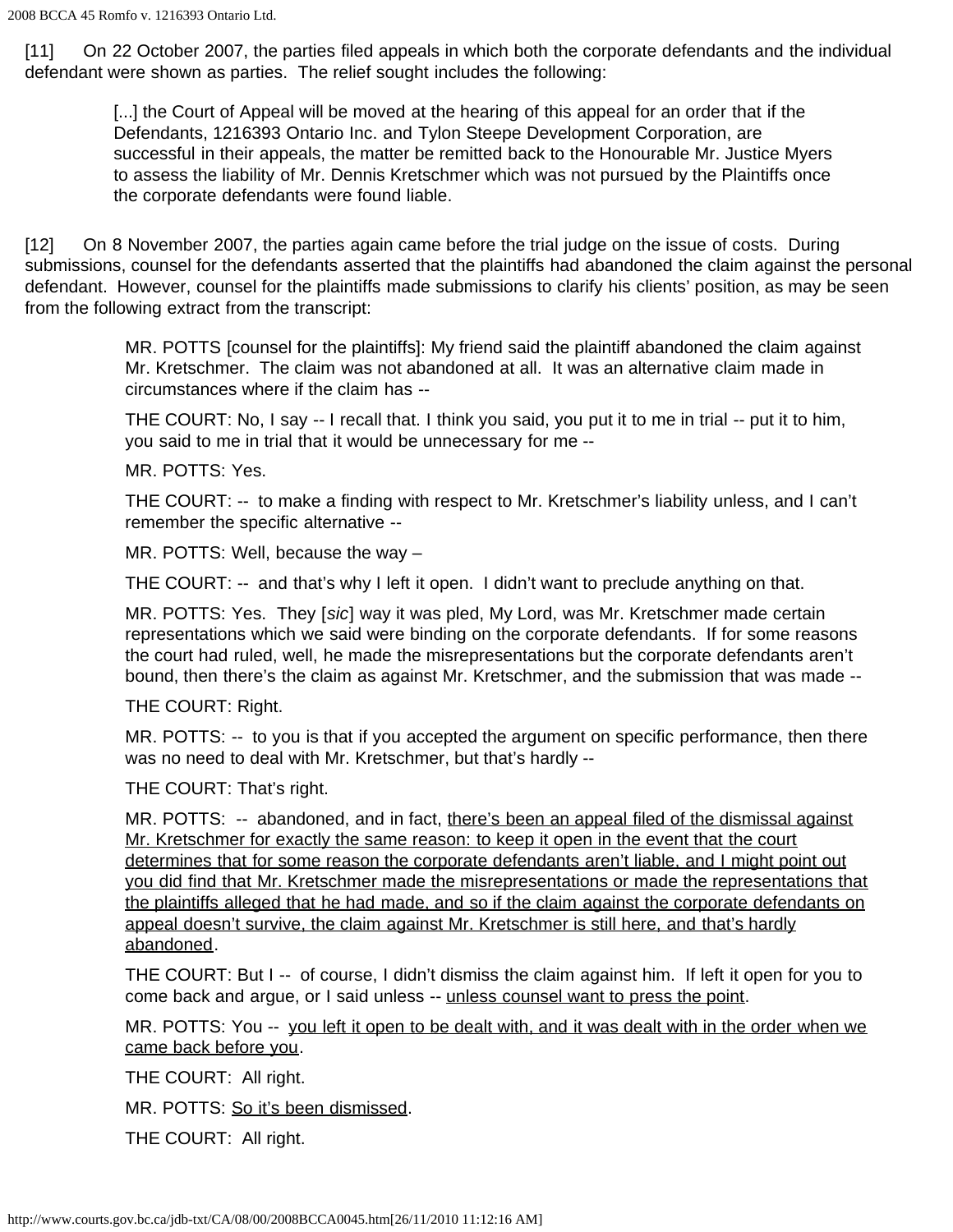[13] I come now to the applications which came before me on 20 December 2007.

[14] The corporate defendants and the individual defendant have brought an application for an order that the plaintiffs' appeals be struck or quashed pursuant to ss. 10(2), 14(1)(a), 20(a) and 23 of the *Court of Appeal Act*.

[15] The plaintiffs' application is for an order pursuant to ss. 10(1) and 23 of the *Court of Appeal Act* and Rule 52 of the *Court of Appeal Rules* that the time for the filing of the plaintiffs' notice of appeal, as set out in s. 14 of the *Court of Appeal Act*, be extended, should such an extension be necessary.

[16] It is convenient to mention here that the several notices of appeal filed by the defendants are the same, and that the notices of appeal filed by the plaintiffs are the same. Counsel for the parties have agreed that while their respective motions have been brought in relation to one appeal only, the result will be determinative of the same issues in respect of the other like-appeals.

[17] The corporate defendants' application to strike or quash the plaintiffs' appeal as against them is brought on the ground that no relief is or can be sought against the corporate defendants when the plaintiffs' appeal is from the order dismissing the claim against the individual defendant.

[18] In my opinion, the plaintiffs ought not to have joined the corporate defendants as parties to their appeal from the order dismissing the claim against the individual defendant for no relief on the appeal was sought against them. An analogous situation arose in *Safarik v. Ocean Fisheries Ltd*. (1993), 21 C.P.C. (3d) 395, [1993] B.C.J. No. 3019, (QL) (C.A.) in relation to a cross-appeal that had been filed. In that case, the petitioner obtained a judgment requiring the respondent, Ocean Fisheries Ltd. (OFL), to buy his shares of OFL. The petitioner's claims as against the personal defendants were dismissed. OFL filed a notice of appeal from the order against it. The petitioner filed a notice of cross-appeal seeking to vary the judgment against OFL, but the cross-appeal also sought to bring the personal defendants into the appeal in the following way:

(h) that if the appellant Ocean Fisheries Limited fails to complete the purchase of the aforesaid shares, the respondents by cross-appeal, Edward John Safarik, Edward Anthony Safarik Jr., Murray Robert Safarik and Douglas Richard Safarik, and Douglas Richard Safarik shall purchase the shares at the same price, plus interest, determined as aforesaid.

[19] There was no issue concerning the validity of the cross-appeal as against OFL, but an application was made to strike out the notice of cross-appeal as against the personal defendants. Based on *Morrison v. Coulter* (1991), 82 D.L.R. (4th) 568, 3 B.C.A.C. 24 (C.A.), Southin J.A. struck out as irregular the cross-appeal as against the personal defendants. The order under appeal by OFL did not turn on the validity of any claim made against the personal defendants.

[20] As Southin J.A. observed, however, the petitioner "had no intention of bringing any proceedings in this Court unless Ocean Fisheries brought proceedings" (at para. 3). OFL waited until the last day to file its notice of appeal. Southin J.A. went on to grant the petitioner's application for an extension of time within which to bring an appeal against the personal defendants.

[21] In this case, the plaintiffs' appeal against the corporate defendants is irregular in that the plaintiffs' notice of appeal does not seek any relief against them. Instead the relief sought is based on the appeal of the order dismissing the plaintiffs' alternative claim against the individual defendant. To the extent that the appeal is irregular as against the corporate defendants, it must be struck and the plaintiffs' notice of appeal must be amended accordingly.

[22] The plaintiffs brought a motion for an extension of time in filing the notice of appeal in the event that the time ran from the September judgment, rather than from the order dated in October. The plaintiffs, in my opinion, do not require an extension of time within which to appeal the order dismissing the claim against the individual